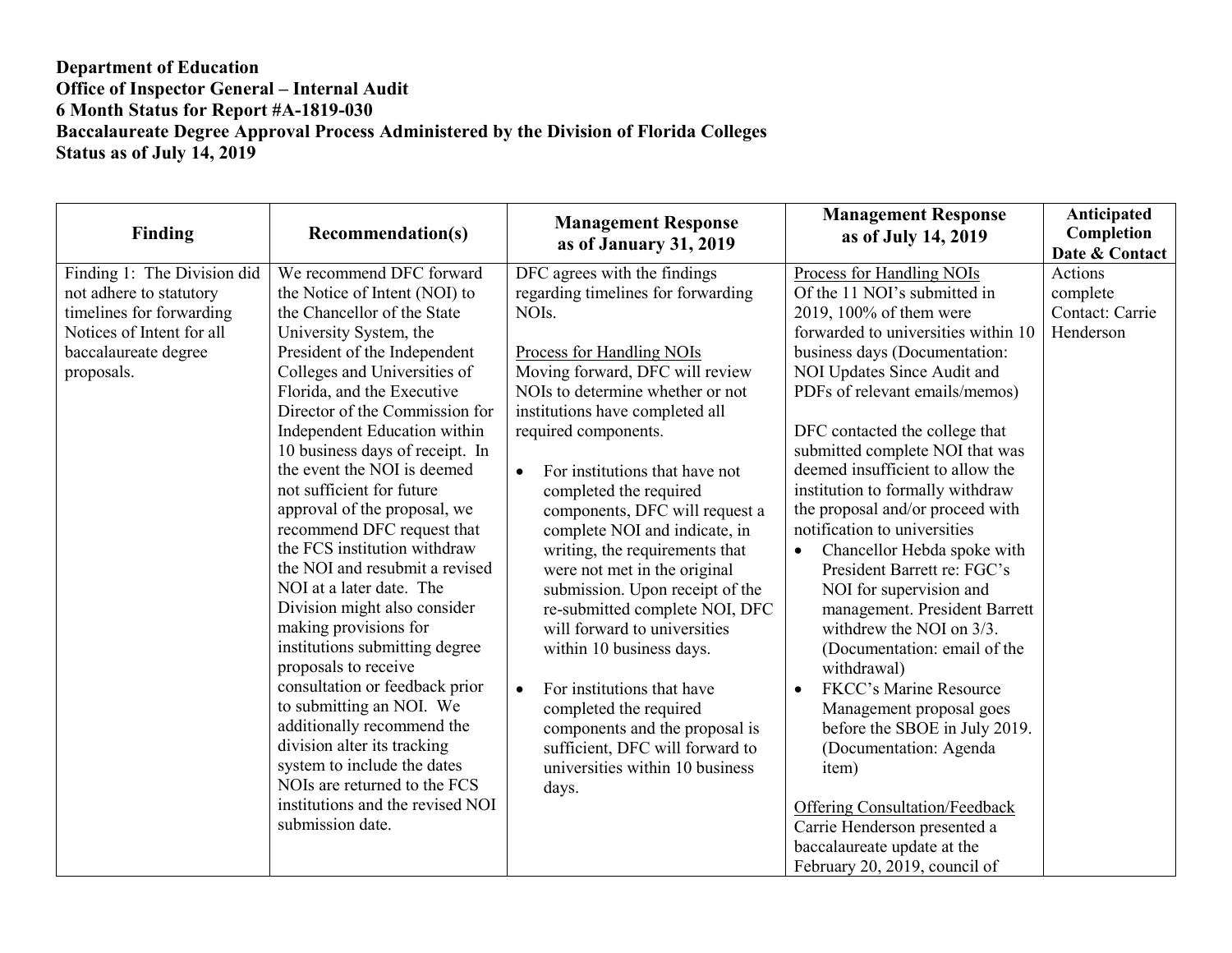|  | student and instructional affairs<br>pre-meeting to discuss the process<br>and DFC's availability to provide<br>feedback. (Documentation: agenda<br>and presentation slide deck)                                                                                                                                                |
|--|---------------------------------------------------------------------------------------------------------------------------------------------------------------------------------------------------------------------------------------------------------------------------------------------------------------------------------|
|  | Chancellor Hebda discussed the<br>trends in baccalaureate<br>submissions at the June 6, 2019,<br>Council of Presidents meeting.<br>She reiterated the division's<br>availability to provide feedback.<br>(Documentation: Chancellor's<br>talking points)                                                                        |
|  | Of the 11 NOIs submitted in 2019:<br>5 apprise entries were<br>$\bullet$<br>submitted prior to the new<br>process<br>2 apprise entries occurred at<br>$\bullet$<br>the same time or after NOIs<br>were submitted<br>4 apprise entries were<br>$\bullet$<br>followed by phone calls from<br>Carrie Henderson to college<br>staff |
|  | (Documentation: Apprise entries<br>updates document)<br><b>Revised Tracking Sheet</b><br>DFC revised its tracking sheet to<br>include data validation tools as<br>well as automatic date population,                                                                                                                            |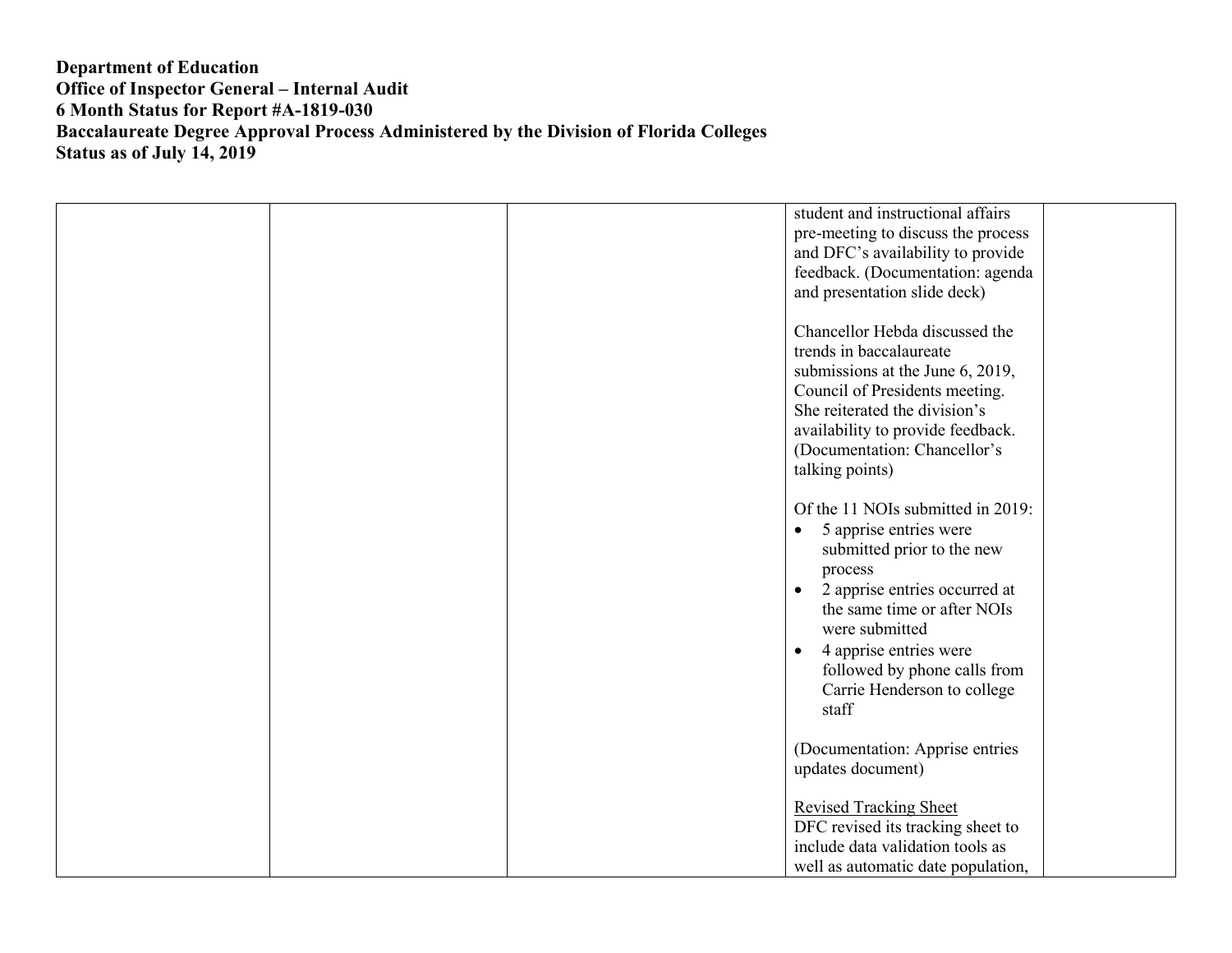| and created a new manual.                   |  |
|---------------------------------------------|--|
| (Documentation: tracking sheet)             |  |
| and manual)                                 |  |
| For institutions that have<br>$\bullet$     |  |
| completed the required                      |  |
| components, but the proposal                |  |
| is not sufficient, DFC will                 |  |
| confer with the institution to              |  |
| request the NOI be withdrawn                |  |
| to allow time for DFC to                    |  |
| provide feedback.                           |  |
| o If the college withdraws                  |  |
| the NOI, the 10 day                         |  |
| window will re-start                        |  |
| upon receipt of the re-                     |  |
| submitted NOI.                              |  |
| If the college elects to<br>$\circ$         |  |
| move forward without                        |  |
| DFC feedback, DFC<br>will forward within 10 |  |
| business days.                              |  |
|                                             |  |
| Given the findings of the audit,            |  |
| DFC will contact colleges that              |  |
| submitted complete NOIs that                |  |
| were deemed insufficient to allow           |  |
| the institutions to formally                |  |
| withdraw the proposal and/or                |  |
| proceed with notification to                |  |
| universities. Given the expiration          |  |
| of NOIs, DFC will only look at              |  |
| proposals submitted in the last two         |  |
| years.                                      |  |
| Florida Keys Community                      |  |
| College's BAS in Marine                     |  |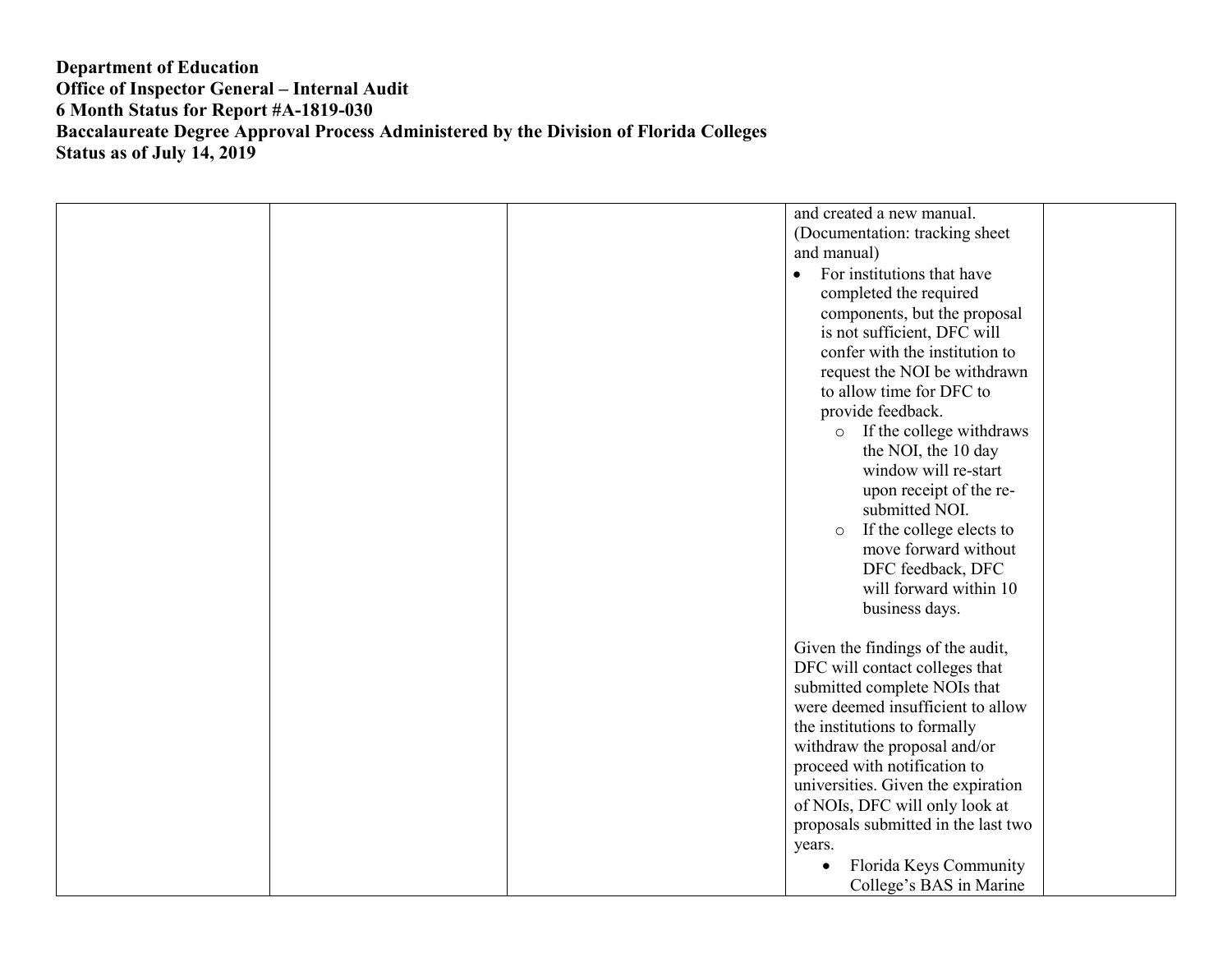|  | <b>Resource Management</b>            |  |
|--|---------------------------------------|--|
|  | NOI was submitted on                  |  |
|  |                                       |  |
|  | December 2, 2018. DFC                 |  |
|  | requested feedback and                |  |
|  | the re-submitted NOI                  |  |
|  | arrived on January 10,                |  |
|  | 2019. DFC forwarded the               |  |
|  | NOI to universities within            |  |
|  | 10 business days on                   |  |
|  | January 18, 2019.                     |  |
|  |                                       |  |
|  | Florida Gateway College's BAS in      |  |
|  | supervision and management NOI        |  |
|  | was submitted on June 6, 2017.        |  |
|  |                                       |  |
|  | DFC requested feedback and has        |  |
|  | yet to receive a re-submitted NOI.    |  |
|  | DFC will contact the college to       |  |
|  | determine if they wish to withdraw    |  |
|  | the NOI or proceed with               |  |
|  | forwarding to universities.           |  |
|  |                                       |  |
|  | <b>Offering Consultation/Feedback</b> |  |
|  | DFC meets with FCS                    |  |
|  | baccalaureate liaisons three times    |  |
|  | a year-typically in February,         |  |
|  | June and October.                     |  |
|  | These meetings allow                  |  |
|  | opportunities for DFC to share        |  |
|  | information with colleges             |  |
|  | regarding the baccalaureate           |  |
|  |                                       |  |
|  | approval process. At the February     |  |
|  | 20, 2019, meeting, DFC will           |  |
|  | ensure the baccalaureate liaisons     |  |
|  | are aware that DFC is available to    |  |
|  | provide feedback and                  |  |
|  |                                       |  |